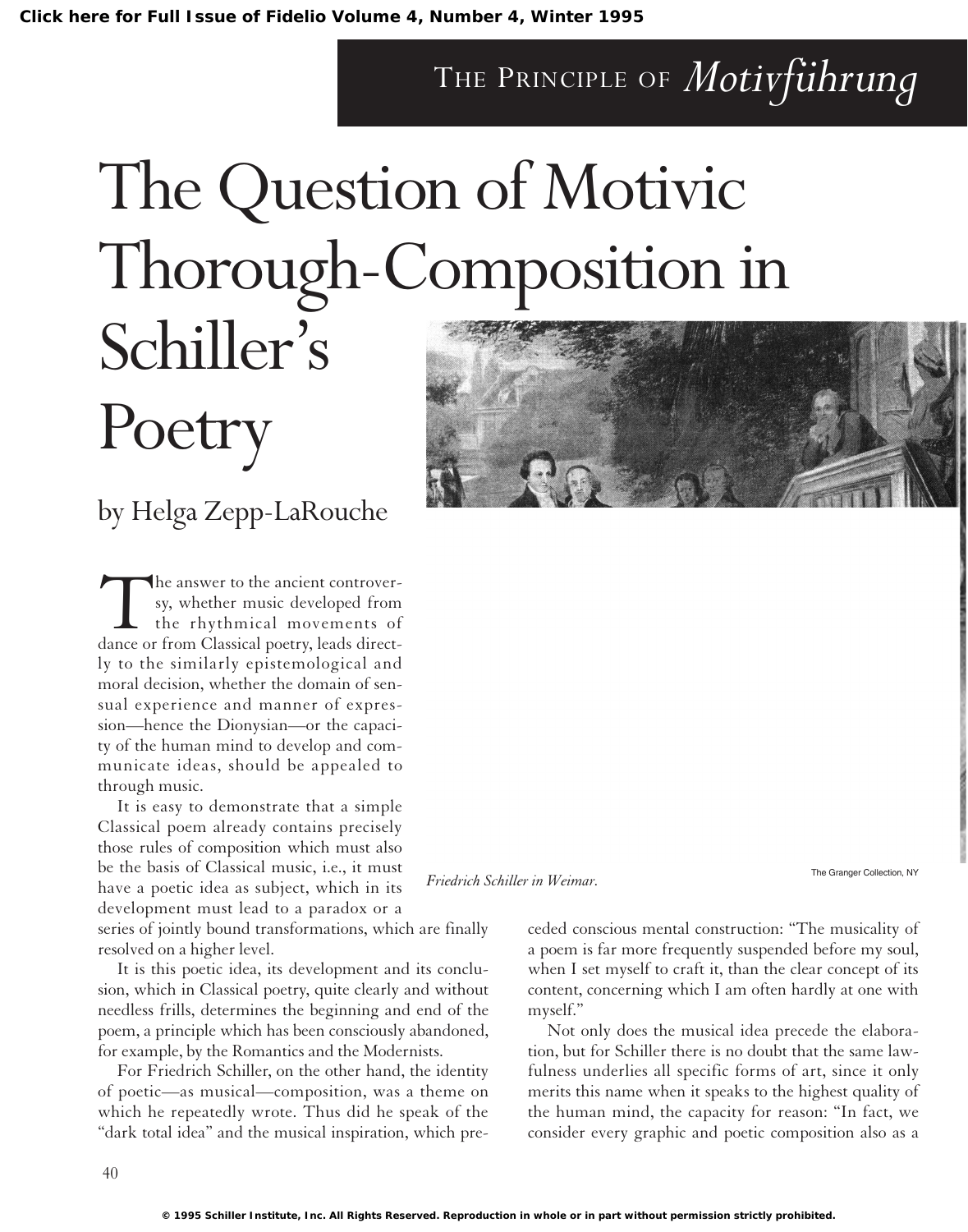type of musical work, and subject them to some extent to the same laws. We also demand of colors a harmony and a tone and, in a way, also a modulation. We distinguish in each poem the unity of thought from the unity of feeling, the musical standpoint from the logical; briefly, we demand that each poetic composition, beside that which its content expresses, at the same time through its form, be an imitation and expression of feeling, and as music, work on us . . . ."

Now, however, the whole effect of music (as beautiful and not only pleasant art) consists in accompanying and rendering perceptible to the senses the inner movements of the spirit, by means of analogical external movements. sponds to the secret of these laws.

And as well as all of Schiller's poems fulfill the demands imposed by him, these laws and, at the same time, the method of successful composition, are nowhere as well traceable as in his "The Song of the Bell," which represents, from the standpoint of harmony of content and form, nothing short of a completely masterful accomplishment.

That Schiller intended that this poem, with twentynine stanzas, "work on us as music," already becomes apparent by the fact that he himself put the word "song" in the title. And when the poet now depicts, artfully interwoven with each other, the process of the

Now, since those inner movements (as human nature) proceed according to rigorous laws of necessity, thus the necessity and certainty also pass over into the external movements, through which they are expressed; and in this way it becomes intelligible how, by means of those symbolic acts, the common natural phenomena of sound and of light can participate in the aesthetical dig-

*Motivführung,* **or** *motivic thorough-composition,* **touches upon the essence of human creativity. In this method of composition, especially as it was developed by Mozart and Beethoven, the musical and poetical idea is placed at the beginning. This idea is developed and brought to a necessary conclusion. Here the very same principle prevails as with Plato's** *Parmenides* **dialogue on "the One and the Many." In composition, the process as a whole is the One which holds the Many together. The composer and the performing artist must always have this unity in mind, and formulate the individual parts as proceeding from it. This conception of the poetical or musical idea, of the elaboration and the conclusion, is the fundamental principle of Classical composition.**

nity of human nature. Now if the composer or the landscape painter enters into the secret of these laws, which rule over the inner movements of human hearts, and if he studies the analogy, which occurs between these movements of the spirit and certain external occurrences, then he will become, from a sculptor of common nature, a true painter of souls. He steps out of the realm of caprice into the realm of necessity, and may, without hesitation, place himself on the side, not of the plastic artist, who makes the *external* man his object, but of the poet, for whom the object is the *inner* man.

The composer and poet are therefore, for Schiller, in a similar manner, artists, who can trace the laws "of the inner movements of the human hearts," yes, even their necessity. There must accordingly be something, in the composition of Classical poetry or music, which correcasting of the bell, the process of human life, and that of the moulding of the state, as three levels, in which, notwithstanding all the differences, yet the lawfulness and the phases of the processes are similar, then the bell thereby attains a nearly personal character, which is expressed also in the development of the language (the created, bestirred, lamenting bell). And thus also here, with the lament of the bell, the "common natural phenomenon of sound" becomes something which "participates in the aesthetic dignity of mankind," and indeed precisely through this is it, that the life and and history accompanying the bell trace the "inner movements of the heart," and, indeed, through the course of an entire human life.

The method with which Schiller was able to accomplish this, is the motivic thorough-composition of poetry,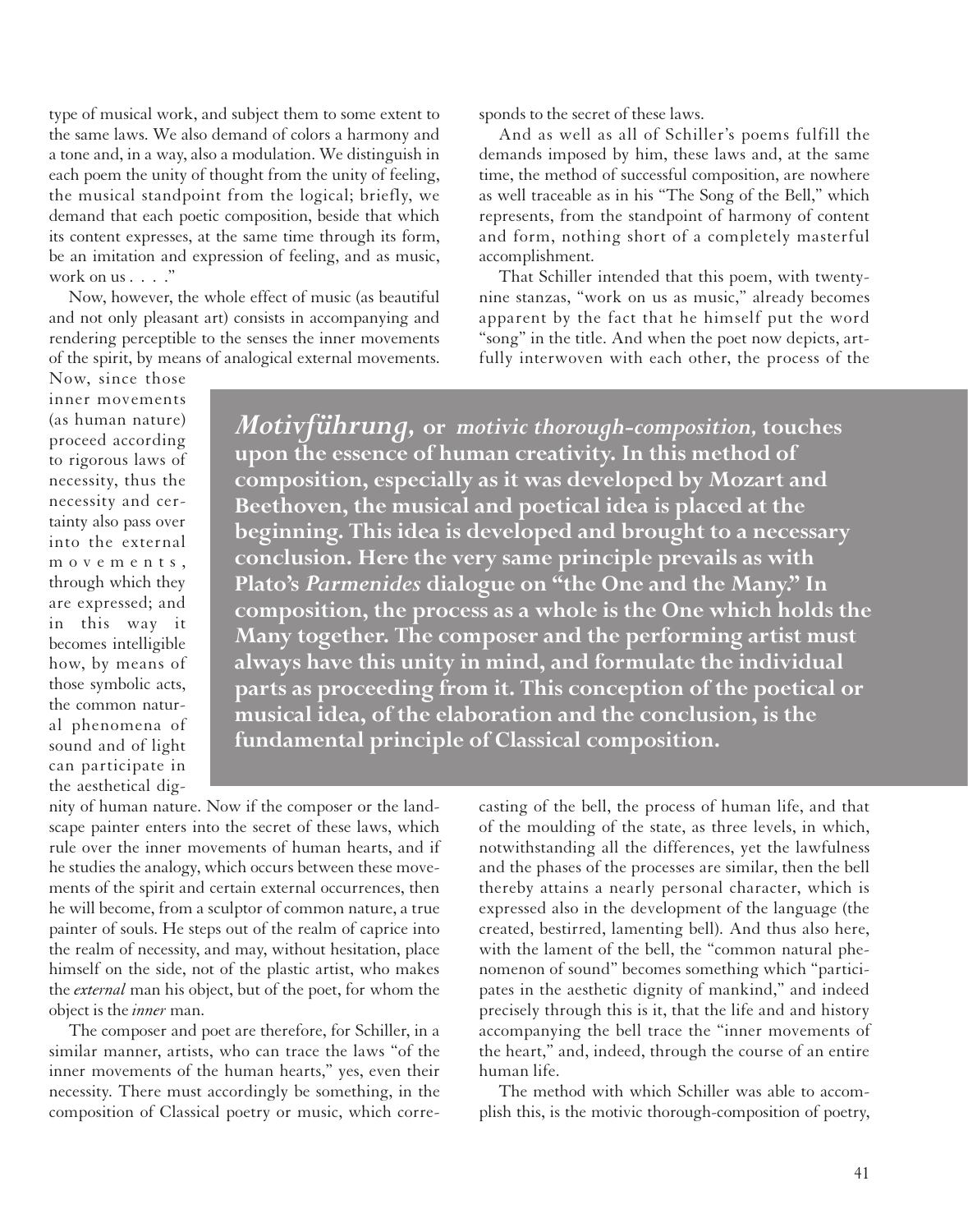which is in no way inferior to the rigor of Classical composition since Mozart's discovery of this principle.

He placed as the motto of the poem, so to speak, the following words: "*Vivos voco. Mortuos plango. Fulgura frango.*" ("I call the living. I mourn the dead. I break the lightning."). The use of the first person for the verbs points, in the first place, to the personal character of the bell. It is a reference, moreover, to the inscription on the bell of Schaffhausen, with which Schiller in all likelihood had been familiar since his youth.

The poem itself is a recitation, subdivided into ten speeches, by the Master, who comments on the construction and completion of the bell, and attaches to this his reflections on the coherence of the casting of the bell with human life. [The full text of the poem appears on page 64.]

> Walled up in the earth so steady Burned from clay, the mould doth stand. This day must the Bell be ready! Fresh, o workmen, be at hand! From the heated brow Sweat must freely flow, That the work may praise the Master, Though the blessing comes from higher.

The form of all ten speeches of the Master is identical, with eight lines composed, respectively, of the first four lines, which are trochaic, with four accented feet and with alternating end-rhyme; two short lines with three accented feet and a masculine ending; and finally another couplet with four accented feet.

The tight form of the short lines always corresponds to the orders or instructions of the Master, or his question (in the sixth speech of the Master), or as relief (seventh speech), or as cheerful admiration (ninth speech), and provides thereby the content of a corresponding expression.

If we wish to depict these stanzas, which represent, so to speak, through the exact nine-fold repetition of strophic form, a restful anchoring for the oft-times dramatically streaming poem, in schematic design, then the following picture ensues:

| $/ \cup / \cup / \cup / \cup$ | а |
|-------------------------------|---|
| $/ \cup / \cup / \cup /$      | b |
|                               | а |
| $/ \cup / \cup / \cup /$      | b |
| $/ \cup / \cup /$             | C |
| $/ \cup / \cup /$             | C |
| $/ \cup / \cup / \cup / \cup$ | d |
|                               | d |
|                               |   |

In the line "This day must the Bell be ready!" the motif begins to sound, from which the poetic idea is developed, to which the entire composition is devoted: the process of Becoming, according to which the process of casting the bell becomes the metaphor for the course of life and the construction of the state.

In the subsequent first "reflection," Schiller establishes the level of self-consciousness over the process of bellcasting.

> This it is, what all mankind graceth, And thereto his to understand, That he in inner heart so traceth, What he createth with his hand.

These four last lines of the stanza allow a beloved theme of Schiller to begin to sound. "What graceth all mankind," and distinguishes him consequently from all other creations, is his creative mind, which outlines the plan in accordance with which the realization can then ensue in the material realm, whose validity is verified not only in the realm of sensual perception, but which is also traced "in the inner heart."

This is a variation of the conception in the poem "Columbus":

Genius stands with Nature in everlasting union: What doth promise the one, surely the other fulfills.

What Schiller meant by this, is the correspondence between microcosm and macrocosm, between the lawfulness of creative reason and the laws of the universe. Genius brings forth an adequate new idea—thus in the mental realm—which then causes a change in physical nature, which in the case of Columbus, led to the lawful discovery of a new continent.

In the poem "Hope," it is written:

It is no empty, fawning deceit, Begot in the brain of a jester, Proclaimed aloud in the heart is it: We are born for that which is better! And what the innermost voice conveys, The hoping spirit ne'er that betrays.

This unwavering cultural optimism, that it is the reason-begotten ideal that is responsible for every advance, because it sketches the vision which inspires everything occurring in reality—this is a philosophicalpoetic fundamental motif, which resounds in a whole series of Schiller's poetry and writings. The "inner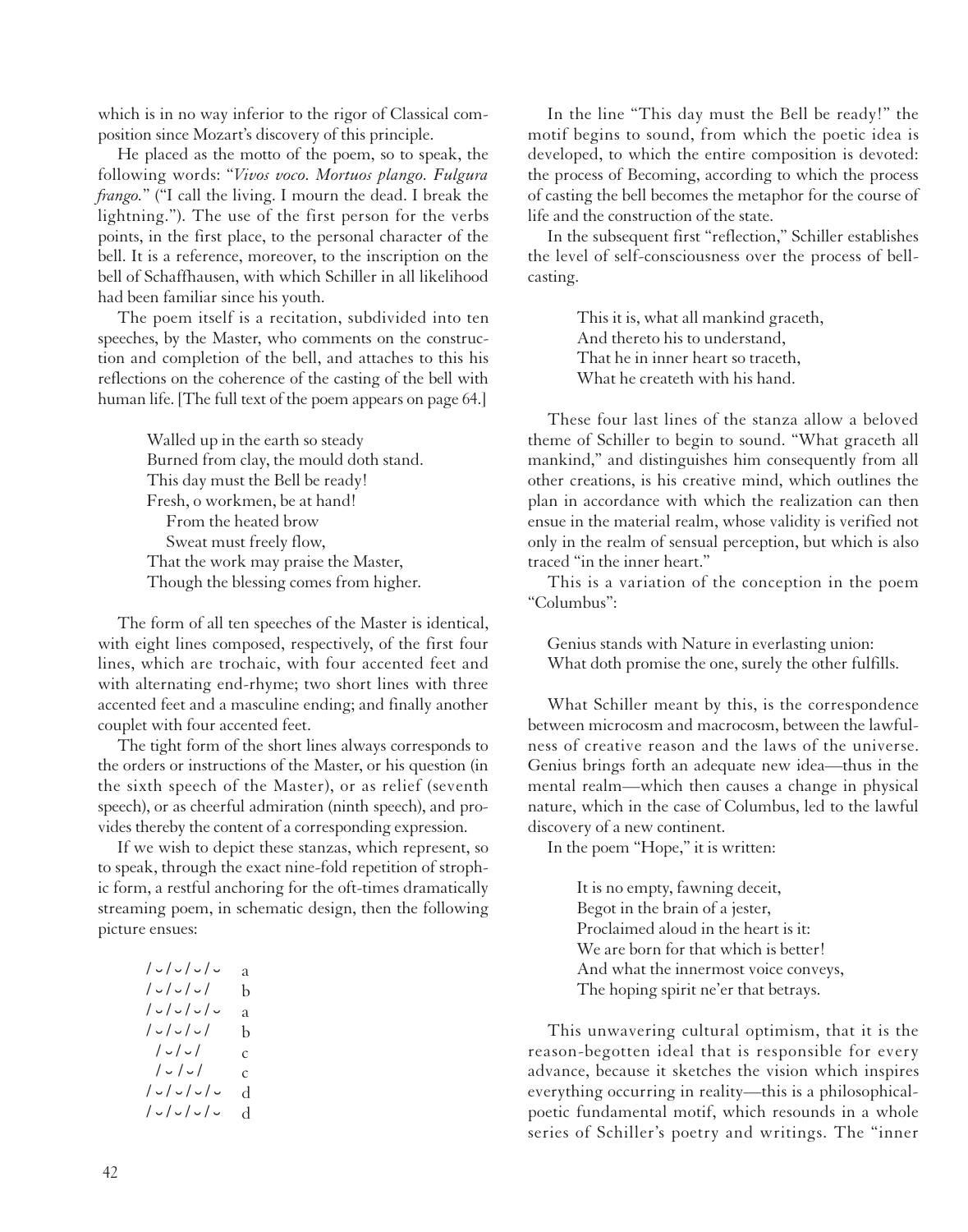voice," the "genius," as that which differentiates man from all other living creatures, "adorns him"; hence his creative reason, which constitutes his being in the image of God, is, in a manner of speaking, a *Motivführung* among the various compositions, which it unites together in a greater arc, precisely as one finds this in specific motivic ideas in the compositions of great composers.

Schiller's poem on the bell, to which he referred repeatedly in the twelve years between the first idea of the poem and its completion, as the planned "Bell-Casting Song," treated the working world as the concrete expression of the perfectibility of mankind. Caroline von Wolzogen stated in her biography, *Schiller's Life,* that during his first visit to Rudolfstadt on December 6, 1787, he had already expressed a lively interest in bell-casting. In 1793, he himself then visited the Neubert bell foundry in Ludwigsburg.

The precise knowledge of the various steps in bellcasting, which Schiller demonstrates in the ten speeches of the Master, reveals an intensive occupation with the practical side of work procedures. He also found a thorough depiction of this, and the corresponding technical terms, in the then very famous *Economic Encyclopedia of Dr. Georg Küunitz, Vol. 19,* in which a detailed work primer was given.

While the first reflection was dedicated to the correspondence between the plan in the human mind and the actual casting of the bell, in the second reflection a second theme now sounds, namely, the idea of the bell as the companion of man throughout all the phases of his life.

> What here below to son terrestr'al The ever-changing fate doth bring, Doth strike the crown which, made from metal, Uplifting it doth sound its ring.

The two first reflections were written in iambic quadrameter and alternating end-rhyme. In the third reflection, the mood of joy over the birth of the beloved child, proclaimed by the bell, is elevated to the highest bliss of first love. The lively, joyful mood will, through constant shifts between rhymed couplets and alternating end-rhymes, emphasize and culminate finally in the jubilant lines:

> Oh! gentle longing, sweetest hoping, The first love's time of goldenness! The eye doth see the heavens op'ning, So feasts the heart in happiness

Oh! That it lasts forever greening, The beaut'ous time of love's beginning.

In the fourth speech of the Master, the Master gives thought to whether, in the alloying for the "bell-metal," a mixture of the first-heated copper with the quickly liquescent and therefore later-added tin, will produce the right compound.

> If the brittle with the nimble Join together 'tis good symbol.

Now the same idea is transferred to another voice, namely, to the level of reflection on love and marriage in human life.

> For where the rough is with the supple, Where strong itself with mild doth couple, The ringing will be good and strong. So test therefore, who join forever, If heart to heart be found together!

Not only does the transfer of this idea from one to another voice create an interesting ambiguity, but in this fourth reflection, the form is especially beautiful, but rigorously fits the content. At the beginning the iambic quadrameter still stands, with the festive mood of the wedding changing the meter to trochaic, while with the mood change in the fifteenth line, "The passion doth fly./Love must be enduring," it goes over to amphibrachic.

The lively portrayal of the industrious striving of the man and the love-filled work of the wife, further in amphibrachic, leads the way into a wonderfully flowing rhythm and finds, with the two-footed iamb—"And resteth never"—a splendid closure, which, in a sense, holds fast the movement.

In the last part of the fourth reflection, the meter goes over to anapestic:

> ˘ ˘ / ˘ ˘ / ˘ / And the father with joyful glance

˘ ˘ / ˘ ˘ / ˘ ˘ / From the house gable's view oh so vast

This is followed by lines with three accented feet in dactyllic-trochaic form:

> / ˘ ˘ / ˘ / Boasting with haughty mouth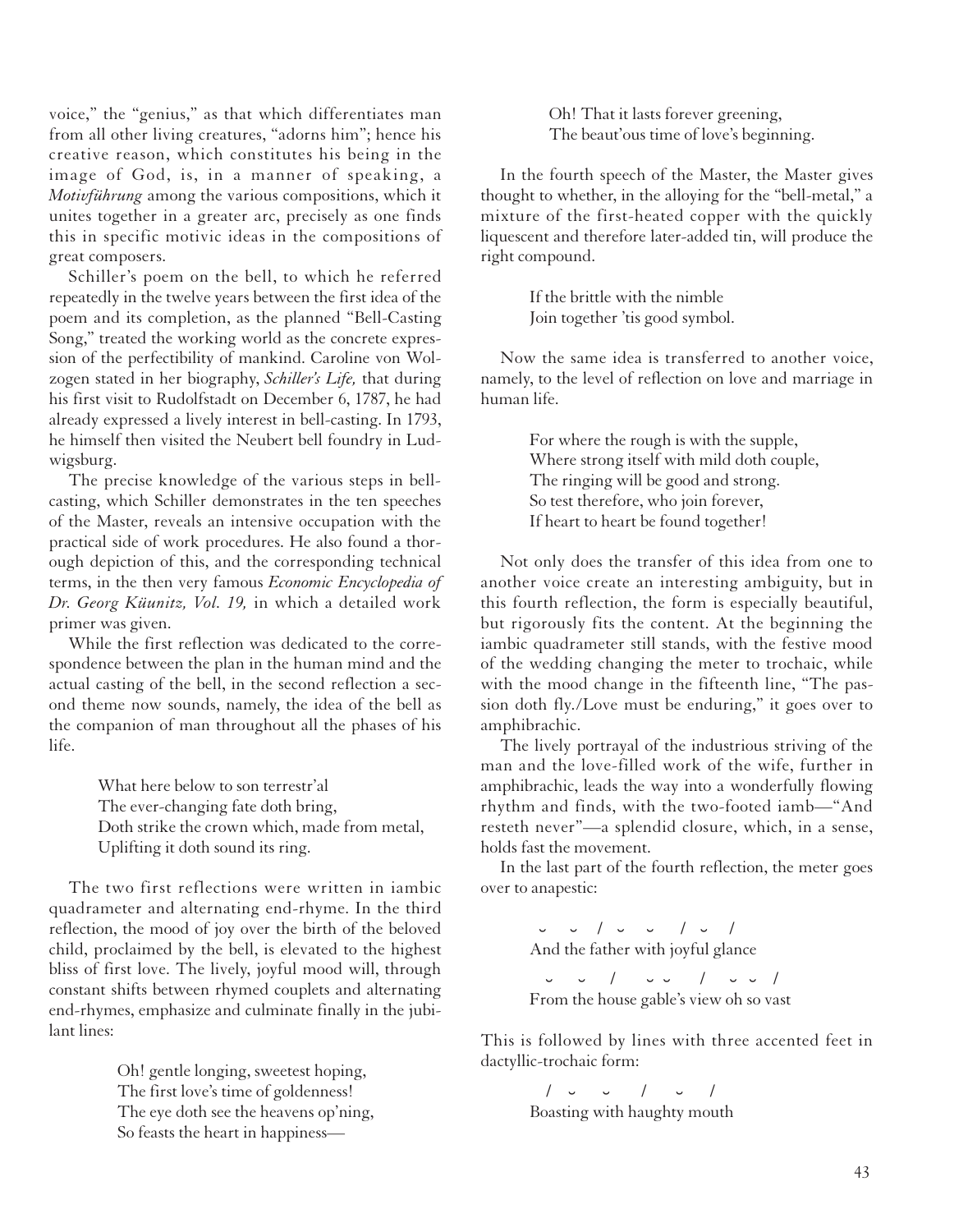Then goes over to a pure trochaic:

 $\frac{1}{\sqrt{2}}$  /  $\frac{1}{\sqrt{2}}$  /  $\frac{1}{\sqrt{2}}$  /  $\frac{1}{\sqrt{2}}$  Yet with mighty fate supernal, Is entwined no bond eternal, And misfortune strideth fast.

It is informative how Schiller in this last part of the reflection, not only content-wise but also purely in the form, constructs here a dramatic tension, which is also reflected in the relatively swift change of meter. Joy and pride reach a high point over the fruits of their own production. Yet then it comes to the first real discontinuity, to an anomaly in the poem.

Up to this moment, the course of things was found in a joyful construction: The casting of the bell, the life course of the family—everything strived toward its perfection. Yet now a dissonance sounds, in accordance with Schiller's belief that man is the architect of his own fortune only to a certain degree, that there is a greater destiny outside the will of man, over which he has no influence:

> Yet with mighty fate supernal, Is entwined no bond eternal, And misfortune strideth fast.

A mood change enters. Dark clouds brew together over the idyll of happy family life, an unearthly higher power is suddenly present. At this point in every potential musical composition, a register change must occur, and in whatever form "The Song of the Bell" is recited in performance, at this point the reciter must bring another dimension into his delivery—perhaps that he suddenly turn aside to directly face his listeners.

In the following fifth speech of the Master, the action turns back indeed yet again to the ostensibly practical level of bell-casting, at which nevertheless it comes, directly at this moment, to a dramatic sharpening: The actual casting of fire-hot fluid, a moment of highest danger ("God protect the house"), occurs.

With the subsequent reflection, Schiller now reaches, with the painting of the fire's passion, a heightened dramatic escalation, which is moved skillfully forward through metrical form in the tightest fashion.

"Benef'cent is the might of flame," the beginning of this section, is in iambic, but since the dissonance in the preceding reflection, the positive assertion can also never again be brought to mind without ambiguity. Yet already with the cries of woe, the meter shifts to trochaic, and at this point, "Woe, when it is liberated," a register shift must occur once again.

It is no accident that precisely this phrase—"Woe, when it is liberated"—has become one of the numerous bewinged words (*loslassen*) which originated with Schiller, and which even those know, who have no idea from whence it comes. For it represents the principle of destruction, of unleashing, of senseless force, experienced at some time by every man.

In "The Song of the Bell," it is set against the constructive theme, which is transferred through all three voices, as counter-theme, so to speak, which is likewise transferred through all the voices. In a behavioral sense, one could consider the constructive theme as an interval, and the destructive as a second, and the entire tension in the poem results from the ambivalence at the time between the two in the various phases of composition in which a transformation occurs.

In his description of the catastrophe caused by the fire, longer four-foot lines and shorter two-foot lines are interchanged, three of them consisting of only a single word—*Riesengross* (giant-tall), *Hoffnungslos* (hopeless all), *Leergebrannt* (all burnt out)—and confer through this change and a supporting onomatopoeia an absolutely gripping rhythm, for instance, through the alliteration of the "w"—*wachsend ohne Widerstand* (Growing such that none withstand); the generation of fear through the "u" vocalization—*Turm* (tower), *Sturm* (storm), *Blut* (blood), *Flut* (flood); or flight, through the use of assonance of the "i" vowels—*klirren* (quav'ring [literally, clinking]), *Kinder* (children), *irren* (wand'ring), *Tiere wimmern* (whimp'ring cattle [literally, animals whimpering]; and the alliteration of the "r" and "t"—*Alles rennet, rettet, flüchtet* (all is running, saving, flying).

But it would not be Schiller if this exquisite depiction of wild terror, and of the succeeding unearthly horror faced with the burned-out abode, weren't followed by another, brighter motif. The man casts a last look back, and "His wanderer's staff then gladly seizes," because no member of his family has come to harm.

Also here, with the shift from fear to unexpected cheerfulness, a register shift is necessary, because an important new idea should be conveyed, which is not expressed in words, but rather should come forth more significantly as a message: However much in the past, the entire joy of the family and their pride was located in the work of earning domestic wealth and the improvement of their living conditions, confronted with the question of the value of human life in relation to these material goods, the answer is indubitable: Life is the much higher Good and man can yet confront his destiny in a sovereign manner—"joyfully."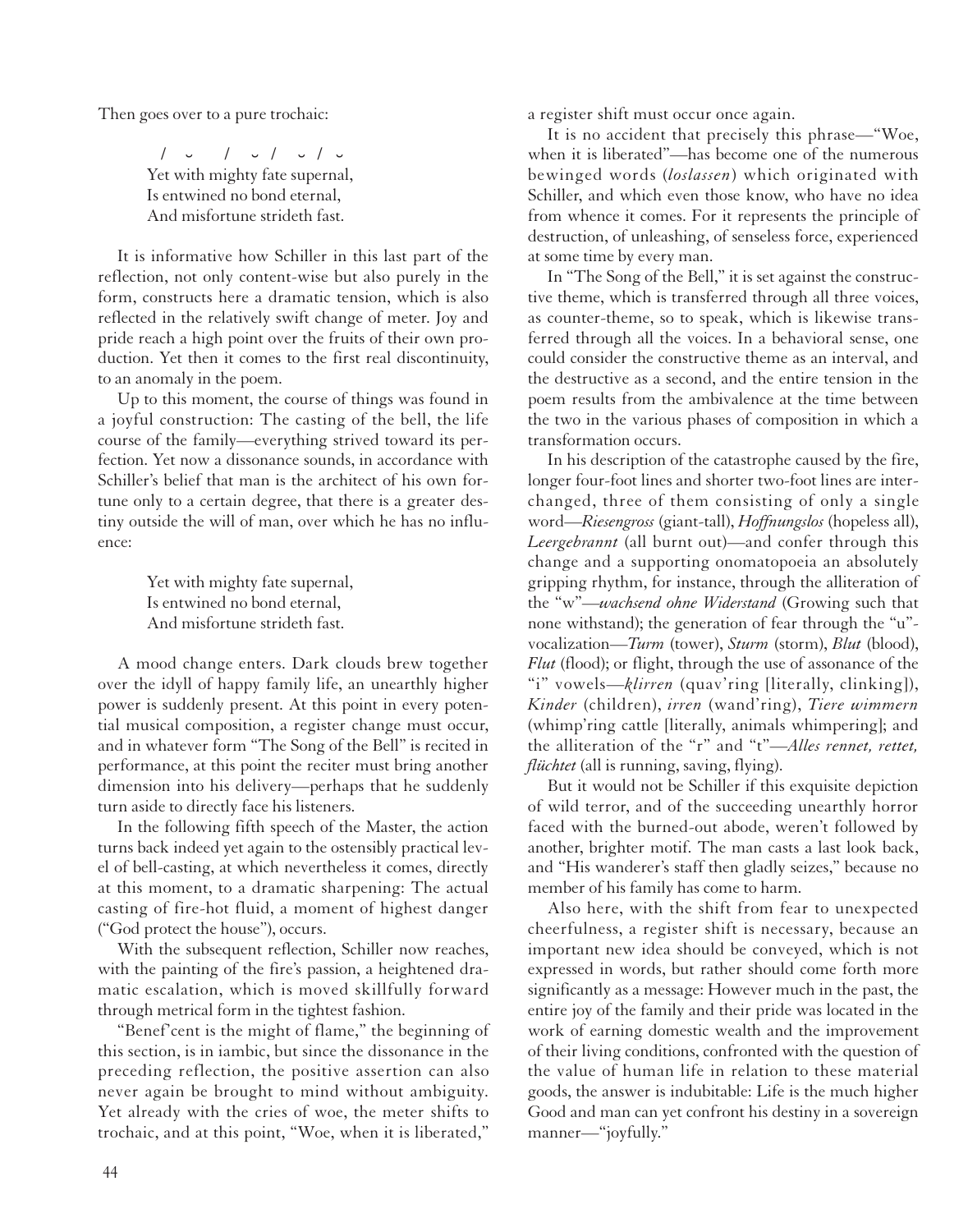In the following sixth speech of the Master, the shorter lines with c-c rhyme occur for the first time in question form: "Should the cast not take?/Should the moulding break?" in order to lead then to the fearful, ominous lines: "Ah! perhaps whilst we are hoping,/Harm is us already gripping."

If one has the entire leading ideas of the poem in one's head, it is obvious that this is one of the points where, with respect to the content, it applies on each of the three levels—on the immediate level of the bell-casting; on the level of the family's life process; and on the level, which has not yet been introduced at all, but on which this theme will be more significantly and dramatically developed: the process of the construction of the state.

The reciter of the poem must bring to expression these three-fold possibilities of interpretation, through a corresponding alteration of inflection; a composer could perhaps indicate the different dimensions through allusion to the possibility of modulation at this point to more varied keys.

In the sixth reflection, which commences with iambic quadrameter, the sorrowful tone begins to sound the death of the mother. The modulation to deepest sorrow, "From cathedral,/Anxious, long,/Bell is sounding/Funeral song," occurs in trochaic.

It is truly masterful how Schiller does not in the least need today's modern psychological style, yet brings about an astonishing insight into the ability of mankind to cope with the most frightening blows of fate: After the account of the tragic loss of the beloved mother, the return to concrete work and the well-deserved rest in the bell-casting are also comforting for the reader or listener.

The seventh reflection paints a small idyll, in which man and beast conclude the day, and, leading to the presupposition on which the peaceful life of the citizen depends, the words "Holy Order, blesséd richly,/Heaven's daughter . . ." now creates a transition to the third level of the poem, the formation of the state. The choice of words leaves no doubt, that the poet means the order which is based on natural law. It is also noteworthy that he depicts love of the fatherland as the most important relationship into which man can enter.

The two last lines of the eighth speech of the Master— "If the Bell be now awoken,/Be the frame in pieces broken."—and the first two lines of the eighth reflection— "The Master can break up the framing/with wisen'd hand, at rightful hour,"—touch on a universal theme with Schiller, namely, that every expansion, every progress in knowledge, always requires that the previously existing structures of knowledge be demolished and replaced with new, more perfect ones. But he was at

the same time also deeply convinced, that such a loosening of old ideas could never happen by simply throwing existing rules overboard, but rather that a change of laws, in a lawful manner, had to happen.

As the self-liberating, red-hot bronze brings destruction: "Where senseless powers [literally, raw powers senselessly] are commanding," so does this also hold true for the events in the affairs of states. Schiller leads once again from his first theme of bell-casting to the third, of the state, whereby the "raw powers" hold true for both voices.

Schiller's historical point of reference was clearly the Jacobin terror of the French Revolution, which abruptly disappointed the expectations of the republican-minded contemporaries for a constitutional alteration of Absolutism, and buried the hope, which the poet had still characterized in the "Letters on Don Carlos" as the "favorite subject of the decade," namely, the discussion about the construction of the state with the greatest possible freedom of the individual.

The transition from the previously described idyll and the peaceful order to disaster and tumult—from the line, "But woe, whene'er in brooks a-flaming"—must be expressed once again through a change in the delivery or a register shift in the composition. In this passage the tension of the line, which is kept in iambs, grows dramatically.

The meter of the line, "Liberty, Equality! Men hear sounding," bursts the meter adhered to so far (nearly every syllable is stressed!) and supports thereby appropriately the contents of the description of the tumult. The lines follow, which at least until the educational reforms of the Brandt era were familiar to everyone in Germany:

> Then women to hyenas growing Do make with horror jester's art, Still quiv'ring, panther's teeth employing, They rip apart the en'my's heart Naught holy is there more, and cleaving Are bonds of pious modesty, The good its place to bad is leaving, And all the vices govern free. To rouse the lion, is dang'rous error, And ruinous is the tiger's bite, Yet is most terrible the terror Of man in his deluded state.

Is not this description of the total licentiousness, the complete disintegration of all morals, a highly up-to-date image still today? And does not something consoling lie precisely in this exact description, as if the frightful were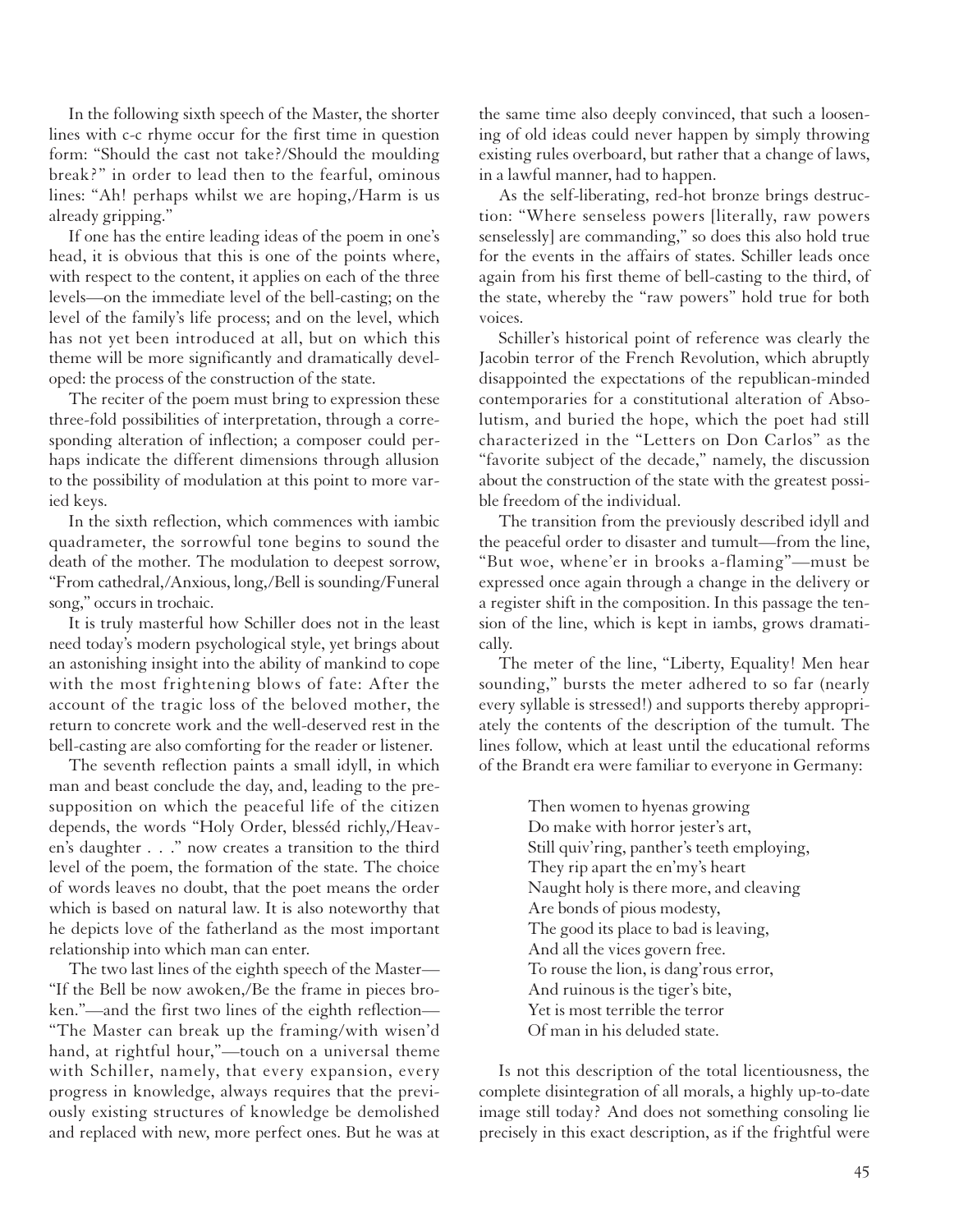#### Andreas Romberg's Musical Setting of 'The Song of the Bell'

On February 25, 1805, four years before Andreas Romberg (1767-1821) completed composing his well-known setting of "The Song of the Bell," Christian Körner reported on a recitation performance of the poem to his friend Schiller:

I have news to give you, as Baron Racknitz here recently organized a performance of your poem "The Bell." During breaks in the recitation there was instrumental music—a chorale (not sung) and single pieces from opera and other larger works of various masters, as well as one from a local chamber musician, composed especially for the event. Only a couple passages were sung in chorus. Opitz performed the Master and Hartwigs the rest. . . . The music was a colorful mish-mash, which formed no whole, was not always appropriate, and interrupted the recitation at the wrong times. However, I don't believe it to be impossible, to handle the "Bell" in such a fashion skillfully. Only, the whole must be deliberately composed by one person.

Schiller answered on March 5, with remarks on the musical construction of the "Bell," which are often cited today as the justification for the Romberg composition—an assertion which, however, can in no way conceal the inadequacy of the Romberg setting (especially if one thinks of Schubert's efforts, or Beethoven's, to set Schiller's texts). Schiller wrote:

I believe, with you, that the "Bell" is very well qualified for musical presentation, but one must then also know what one intends, and not carouse about. A strong character must be given to the master bell-caster, who carries the whole and holds it together. The music must never paint words and concern itself with petty games; rather, it must follow only the spirit of the poetry as a whole.

Romberg, however, attempted to provide a simple, frequently returning, word-for-word melody for the Master's speeches. From the occasional performances staged today, one hears how the bass voice of the Master has a "familiarizing, cohesive" function throughout. But, at the same time, the essential "pivots" of development are flattened out in the Romberg setting—a result of the composer's musical tradition, which was close to that of the Berlin School. Lacking any effort to rise above the text, the musical composition's section-by-section treatment, with its alternating solo and choral voices, just cannot do justice to the multi-layered natured of Schillerian poetry. But,

thanks to the fact that Schiller's "The Song of the Bell" is well-known, the Romberg setting is the only one of his numerous compositions which is still occasionally heard today.

By way of example, Romberg handles very schematically Schiller's oft-returning theme of "progress" by alluding to that which is enduring, and to the "perfecting act of reconstruction," in his transition from the conclusion of the Master's eighth speech—"If the Bell be now awoken/Be the frame in pieces broken"—to the following, eighth reflection (in Romberg, this is the end of the fifth and beginning of the sixth section):

> The Master can break up the framing With wisen'd hand, at rightful hour. But woe, whene'er in brooks a-flaming Doth free itself, the glowing ore!

Romberg sets the Master's speech with the traditional, well-known *andante* melody of the Master-bass. Romberg then changes key and tempo (*allegro*), and has the choral tenor voice enter first with the passage, "The Master can break up the framing/With wisen'd hand, at rightful hour," with leaps of thirds, fourths, fifths, and sixths (in *piano*), and then, in the bass choral voice, moves into the important transition point of "impending harm," with the same sequence of notes, only slightly varied now by being placed in the minor. The subsequent lines—"But woe . . .,"—are performed *forte* by all four choral voices in staggered entrances. By this setting, Romberg forfeits the opportunity to give appropriate expression to the important underlying voice of "impending harm," which tempers the entire course of the poem. This "missed chance" heightens the listener's impression of a lack of musical tension—an impression which becomes more marked as the piece draws to a close. That is the price which Romberg had to pay for his attempt to present the poem's entire text in succession, without a musical idea to encompass the "whole." For it is plainly evident that Romberg's declamatory approach—keeping in mind that this was in 1809, when Beethoven, for example, had already completed the first version of his opera *Leonore* (*Fidelio*)—was just not adequate for the challenge posed by a poem with the density of motivic development of Schiller's "The Song of the Bell."

*—Anno Hellenbroich*